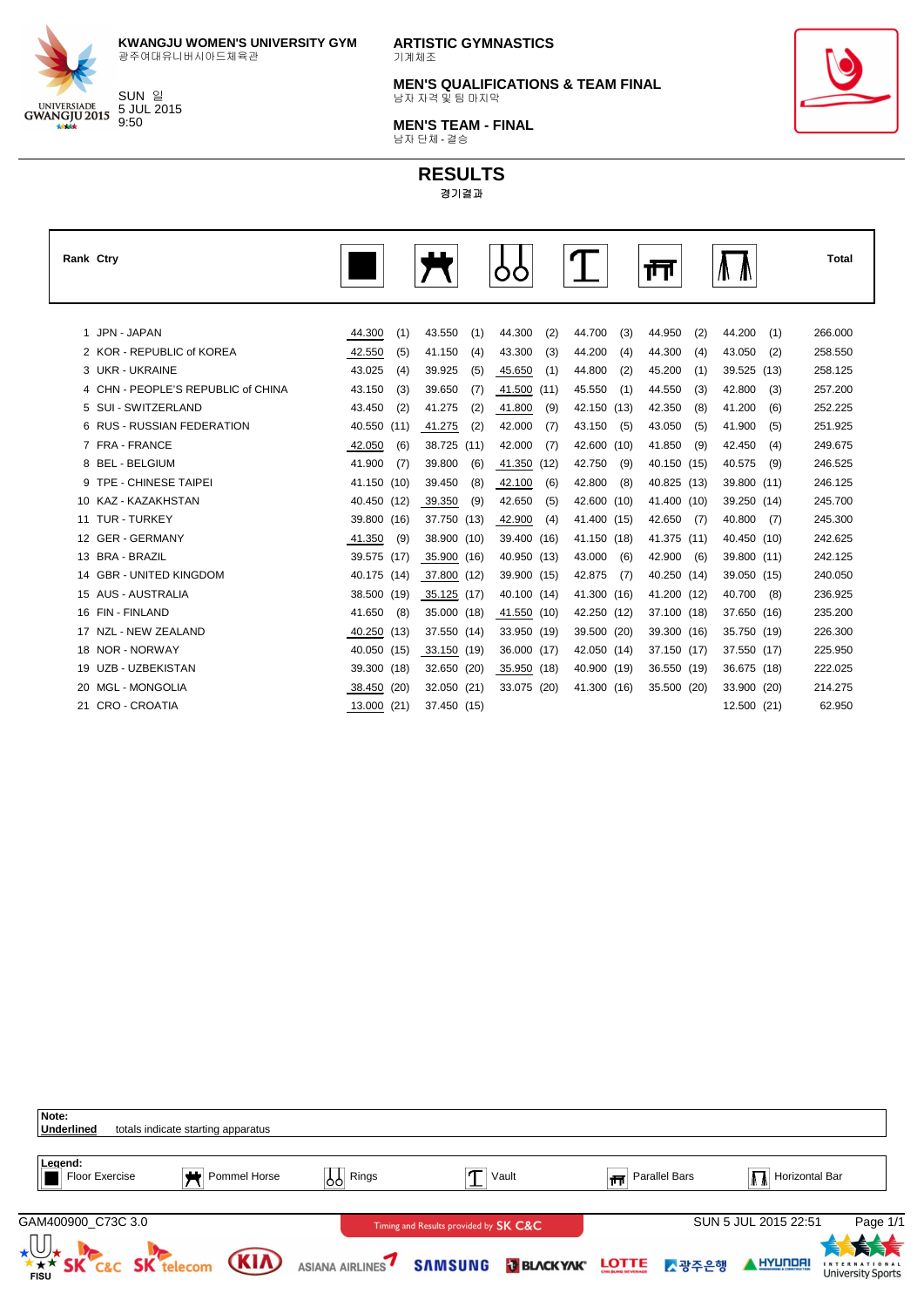

6 JUL 2015 14:30

**ARTISTIC GYMNASTICS** 기계체조

**MEN'S INDIVIDUAL ALL-AROUND** 남자 개인종합



결승



| Rank           |     | <b>Bib Name</b>            | Ctry<br>Code |        | . .    |        |        | ш      | Ш      | <b>Total</b> |
|----------------|-----|----------------------------|--------------|--------|--------|--------|--------|--------|--------|--------------|
|                |     |                            |              |        |        |        |        |        |        |              |
| $\mathbf{1}$   | 220 | <b>VERNIAIEV Oleg</b>      | <b>UKR</b>   | 15.525 | 15.400 | 15.250 | 14.850 | 15.900 | 15.150 | 92.075       |
| 2              | 159 | NONOMURA Shogo             | <b>JPN</b>   | 15.150 | 14.450 | 15.025 | 14.750 | 14.900 | 15.000 | 89.275       |
| 3              | 222 | <b>MODI Akash</b>          | <b>USA</b>   | 15.000 | 14.650 | 14.250 | 14.850 | 14.800 | 14.750 | 88.300       |
| 4              | 158 | HAYASAKA Naoto             | <b>JPN</b>   | 15.775 | 12.900 | 14.325 | 14.725 | 15.200 | 15.100 | 88.025       |
| 5              | 223 | <b>BAILEY Donothan</b>     | <b>USA</b>   | 14.300 | 15.000 | 14.300 | 14.750 | 13.950 | 14.550 | 86.850       |
| 6              | 122 | CEN Yu                     | <b>CHN</b>   | 15.125 | 13.200 | 14.500 | 15.550 | 14.450 | 13.750 | 86.575       |
| $\overline{7}$ | 169 | <b>PARK Minsoo</b>         | <b>KOR</b>   | 14.300 | 13.050 | 14.700 | 14.525 | 15.050 | 14.900 | 86.525       |
| 8              | 215 | <b>ARICAN Ferhat</b>       | <b>TUR</b>   | 14.500 | 14.250 | 13.750 | 14.350 | 15.575 | 14.000 | 86.425       |
| 9              | 195 | <b>KAZACHKOV Daniil</b>    | <b>RUS</b>   | 14.900 | 13.650 | 15.100 | 14.000 | 14.175 | 14.300 | 86.125       |
| 10             |     | 124 WANG Peng              | <b>CHN</b>   | 14.550 | 13.900 | 14.100 | 15.000 | 14.350 | 13.850 | 85.750       |
| 11             | 192 | KUDASHOV Mikhail           | <b>RUS</b>   | 14.450 | 13.700 | 14.550 | 14.850 | 13.400 | 13.450 | 84.400       |
| 12             | 143 | <b>PHILIPPE Mathias</b>    | <b>FRA</b>   | 14.800 | 11.850 | 14.300 | 14.250 | 13.950 | 13.850 | 83.000       |
| 13             | 191 | <b>SIMOES Gustavo</b>      | <b>POR</b>   | 14.200 | 13.800 | 14.500 | 14.200 | 12.450 | 13.600 | 82.750       |
| 14             | 202 | <b>ROSSI Kevin Patrick</b> | SUI          | 14.700 | 14.000 | 13.700 | 14.075 | 13.750 | 12.250 | 82.475       |
| 15             | 165 | <b>NAM Nikolay</b>         | <b>KAZ</b>   | 14.175 | 13.500 | 14.050 | 14.325 | 13.050 | 13.050 | 82.150       |
| 16             | 205 | <b>NUETZI Simon</b>        | SUI          | 13.400 | 12.500 | 14.100 | 13.150 | 14.150 | 14.050 | 81.350       |
| 17             | 216 | <b>COLAK Ibrahim</b>       | <b>TUR</b>   | 13.300 | 12.050 | 15.200 | 12.750 | 14.425 | 12.650 | 80.375       |
| 18             |     | 113 GENTGES Maxime         | <b>BEL</b>   | 13.750 | 13.850 | 13.750 | 13.200 | 12.925 | 10.800 | 78.275       |

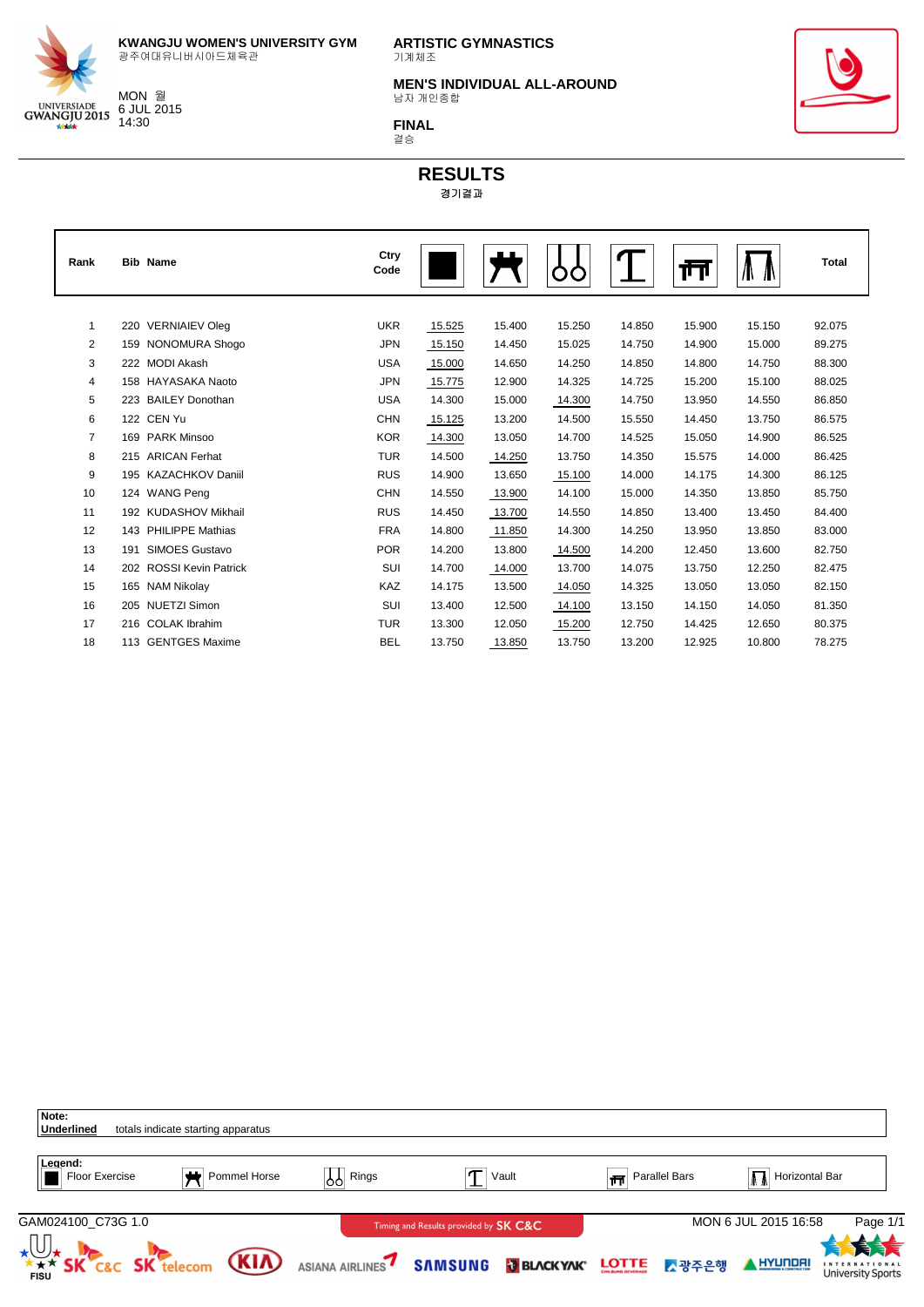

**KWANGJU WOMEN'S UNIVERSITY GYM** 광주여대유니버시아드체육관

**ARTISTIC GYMNASTICS** 기계체조

**MEN'S QUALIFICATIONS & TEAM FINAL** 남자 자격 및 팀 마지막



**MEN'S INDIVIDUAL ALL-AROUND - QUALIFICATION** 남자 개인종합 - 예선

# **RESULTS** 경기결과

| Rank           | <b>Bib Name</b>                        | Ctry<br>Code |                  |                  |                  |        | M      |        | <b>Total</b> |  |
|----------------|----------------------------------------|--------------|------------------|------------------|------------------|--------|--------|--------|--------------|--|
| $\mathbf{1}$   | 220 VERNIAIEV Oleg                     | <b>UKR</b>   | 14.950           | 15.100           | 15.250           | 15.250 | 16.050 | 13.650 | 90.250 Q     |  |
| $\overline{c}$ | 159 NONOMURA Shogo                     | <b>JPN</b>   | 14.900           | 14.600           | 14.900           | 15.000 | 14.300 | 15.350 | 89.050 Q     |  |
| 3              | 158 HAYASAKA Naoto                     | <b>JPN</b>   |                  | 14.700           | 14.550           | 14.800 | 13.850 | 13.800 | 87.250 Q     |  |
| 4              | 122 CEN Yu                             | <b>CHN</b>   | 15.550<br>14.200 | 13.650           |                  | 15.550 | 15.300 | 14.550 | 87.100 Q     |  |
| 5              | 222 MODI Akash                         | <b>USA</b>   |                  | 14.450           | 13.850<br>13.650 | 14.500 | 15.050 | 14.350 | 86.700 Q     |  |
| 6              | 149 HAMBUECHEN Fabian                  | GER          | 14.700           | 12.250           | 14.650           | 14.500 | 13.950 | 15.100 | 85.400 Q     |  |
| $\overline{7}$ | 169 PARK Minsoo                        | <b>KOR</b>   | 14.950           | 13.150           | 14.550           | 14.850 | 14.150 | 14.700 | 85.250 Q     |  |
| 8              | 167 LEE Hyeokjung                      | <b>KOR</b>   | 13.850<br>14.100 | 12.750           | 14.150           | 14.450 | 15.100 | 14.350 | 84.900 Q     |  |
| 9              | 215 ARICAN Ferhat                      | <b>TUR</b>   | 13.800           | 13.550           |                  | 14.600 | 15.250 | 13.700 | 84.450 Q     |  |
| 10             | 192 KUDASHOV Mikhail                   | <b>RUS</b>   | 14.150           |                  | 13.550<br>13.900 | 14.600 | 14.250 | 13.300 | 84.350 Q     |  |
| 11             | 124 WANG Peng                          | <b>CHN</b>   | 14.450           | 14.150<br>12.550 |                  | 14.900 | 14.500 | 13.850 | 84.100 Q     |  |
| 12             | 143 PHILIPPE Mathias                   | <b>FRA</b>   | 14.600           | 13.400           | 13.850<br>14.150 | 14.400 | 13.050 | 14.100 | 83.700 Q     |  |
| 13             | 202 ROSSI Kevin Patrick                | SUI          | 14.600           | 13.750           |                  | 14.000 | 13.550 | 14.050 | 83.600 Q     |  |
|                |                                        | <b>BEL</b>   |                  |                  | 13.650           |        |        |        | 83.475 Q     |  |
| 14             | 113 GENTGES Maxime                     |              | 14.100           | 13.950           | 13.900           | 14.750 | 12.750 | 14.025 |              |  |
| 15             | 205 NUETZI Simon<br>191 SIMOES Gustavo | SUI          | 14.000           | 13.275           | 14.050           | 13.900 | 14.100 | 14.000 | 83.325 Q     |  |
| 16             |                                        | <b>POR</b>   | 13.500           | 14.300           | 14.350           | 14.300 | 13.700 | 12.950 | 83.100 Q     |  |
| 17             | 223 BAILEY Donothan                    | <b>USA</b>   | 13.200           | 14.350           | 13.750           | 14.500 | 14.650 | 12.450 | 82.900 Q     |  |
| 18             | 165 NAM Nikolay                        | KAZ          | 13.800           | 13.600           | 14.000           | 14.250 | 13.800 | 13.100 | 82.550 Q     |  |
| 19             | 195 KAZACHKOV Daniil                   | <b>RUS</b>   | 12.800           | 13.675           | 14.000           | 13.600 | 14.100 | 14.150 | 82.325 R     |  |
| 20             | 196 POTAPOV Kirill                     | <b>RUS</b>   | 13.350           | 12.550           | 14.100           | 14.300 | 14.450 | 12.700 | 81.450       |  |
| 21             | 216 COLAK Ibrahim                      | <b>TUR</b>   | 13.150           | 12.450           | 15.400           | 12.800 | 14.300 | 12.950 | 81.050 R     |  |
| 22             | 219 YERMAK Mykyta                      | <b>UKR</b>   | 14.325           | 10.850           | 13.950           | 14.150 | 14.250 | 13.325 | 80.850 R     |  |
| 23             | 106 MERCIECA Michael                   | <b>AUS</b>   | 13.250           | 12.500           | 13.700           | 13.400 | 14.250 | 13.750 | 80.850 R     |  |
| 24             | 147 TROOD William                      | <b>GBR</b>   | 13.900           | 13.200           | 13.800           | 14.050 | 12.950 | 12.900 | 80.800       |  |
| 25             | 142 DUPUIS Kevin                       | <b>FRA</b>   | 12.650           | 11.650           | 13.850           | 14.250 | 14.000 | 14.150 | 80.550       |  |
| 26             | 110 PIRE Bernard                       | <b>BEL</b>   | 13.650           | 13.350           | 13.150           | 13.450 | 13.900 | 13.000 | 80.500       |  |
| 27             | 112 GENTGES Gilles                     | <b>BEL</b>   | 13.500           | 12.500           | 13.650           | 13.900 | 13.350 | 13.550 | 80.450       |  |
| 28             | 150 LIEBRICH Helge                     | <b>GER</b>   | 14.150           | 12.850           | 12.950           | 13.350 | 13.625 | 13.450 | 80.375       |  |
| 29             | 116 FERREIRA Fellipe                   | <b>BRA</b>   | 12.900           | 11.150           | 13.350           | 14.300 | 14.600 | 13.750 | 80.050       |  |
| 30             | 212 HSU Ping-Chien                     | <b>TPE</b>   | 13.650           | 12.600           | 13.800           | 14.150 | 13.550 | 12.250 | 80.000       |  |
| 31             | 214 ONDER Ahmet                        | <b>TUR</b>   | 12.850           | 11.750           | 13.950           | 14.000 | 13.100 | 14.150 | 79.800       |  |
| 32             | 152 SHEPPARD Ryan                      | <b>HUN</b>   | 13.700           | 11.250           | 13.700           | 14.550 | 14.250 | 12.250 | 79.700       |  |
| 33             | 146 GIBBS Thomas                       | <b>GBR</b>   | 12.575           | 12.650           | 12.550           | 14.525 | 13.900 | 13.450 | 79.650       |  |
| 34             | 144 HANNAH Gabriel                     | GBR          | 13.700           | 11.950           | 13.550           | 14.300 | 13.400 | 12.700 | 79.600       |  |
| 35             | 213 HUNG Shih-Tung                     | <b>TPE</b>   | 13.450           | 12.900           | 12.650           | 14.200 | 13.400 | 12.850 | 79.450       |  |
| 36             | 164 KORNEV Ilya                        | KAZ          | 13.050           | 10.850           | 13.550           | 14.050 | 14.100 | 13.650 | 79.250       |  |
| 37             | 226 SHAULOV Eduard                     | <b>UZB</b>   | 14.050           | 12.750           | 12.450           | 14.500 | 11.800 | 13.000 | 78.550       |  |
| 38             | 119 SOUZA Leonardo                     | <b>BRA</b>   | 12.150           | 12.550           | 13.200           | 14.200 | 14.100 | 11.900 | 78.100       |  |
| 39             | 181 KALVO Odin                         | <b>NOR</b>   | 13.050           | 12.550           | 12.350           | 14.050 | 12.850 | 13.200 | 78.050       |  |
| 40             | 105 BULL Tyson Leigh                   | AUS          | 12.050           | 11.450           | 13.250           | 13.500 | 13.400 | 14.050 | 77.700       |  |
| 41             | 148 LOTZ Fabian                        | GER          | 12.250           | 13.800           | 11.800           | 13.300 | 13.800 | 11.900 | 76.850       |  |
| 42             | 185 DYSON Devy                         | NZL          | 13.750           | 13.200           | 13.350           | 13.500 | 11.950 | 10.900 | 76.650       |  |
| 43             | 132 WINTHER Joachim                    | DEN          | 13.150           | 12.800           | 12.750           | 13.450 | 12.200 | 11.750 | 76.100       |  |
| 44             | 134 CARD Franz                         | FIN          | 12.450           | 11.650           | 12.750           | 12.850 | 10.600 | 13.075 | 73.375       |  |
| 45             | 173 RESENDIZ Andres                    | MEX          | 13.150           | 12.650           | 11.200           | 13.350 | 13.050 | 9.700  | 73.100       |  |
| 46             | 107 MORGANS Mitchell                   | AUS          | 11.850           | 10.850           | 12.950           | 14.400 | 13.550 | 9.450  | 73.050       |  |
| 47             | 199 LAMUT Andraz                       | <b>SLO</b>   | 12.700           | 11.750           | 11.550           | 13.300 | 12.800 | 10.900 | 73.000       |  |
| 48             | 133 FUGLSIG Joao                       | <b>DEN</b>   | 10.200           | 12.200           | 11.250           | 13.300 | 13.300 | 12.350 | 72.600       |  |
| 49             | 102 GUITIERREZ Franco                  | ARG          | 12.350           | 11.250           | 11.250           | 13.300 | 13.050 | 11.300 | 72.500       |  |

 $\bigoplus_{\substack{\star \\ \star \\ \mathsf{FISU}}}$ 



SK C&C SK telecom (KIA) ASIANA AIRLINES7 SAMSUNG MBLACKYAK' LOTTE A RESERVE A LIYUNDEN

GAM024900\_C73G 1.0 **CAM024900\_C73G 1.0** MON 6 JUL 2015 0:19 Page 1/3

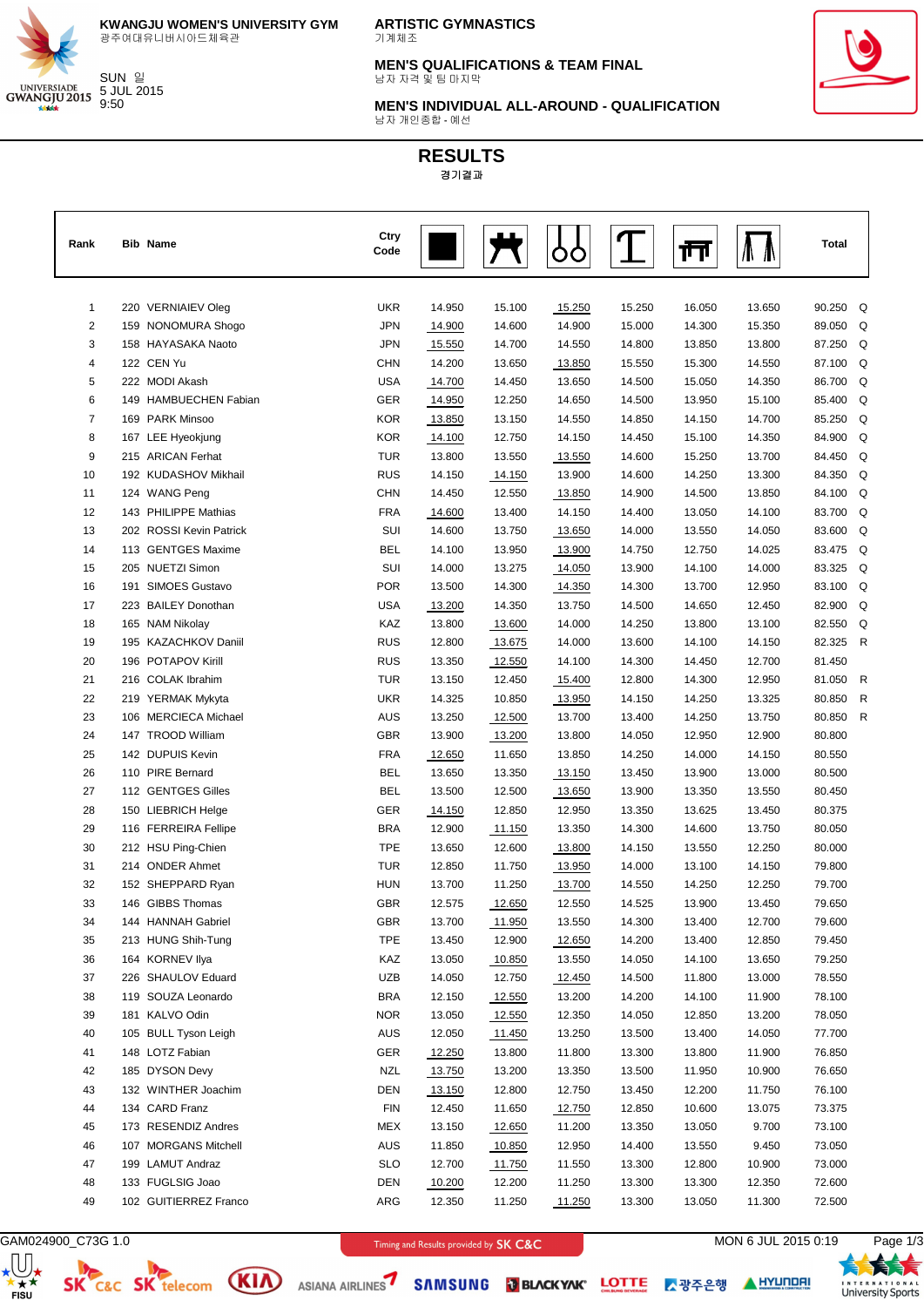

**KWANGJU WOMEN'S UNIVERSITY GYM** 광주여대유니버시아드체육관

**ARTISTIC GYMNASTICS** 기계체조

**MEN'S QUALIFICATIONS & TEAM FINAL** 남자 자격 및 팀 마지막



**MEN'S INDIVIDUAL ALL-AROUND - QUALIFICATION** 남자 개인종합 - 예선

# **RESULTS** 경기결과

| Rank | <b>Bib Name</b>            | Ctry<br>Code |        |        |        |        | ш      |        | Total  |
|------|----------------------------|--------------|--------|--------|--------|--------|--------|--------|--------|
| 50   | 156 YOSHIOKA Chihiro       | <b>JPN</b>   | 13.850 | 14.250 | 14.525 |        | 15.100 | 14.350 | 72.075 |
| 51   | 101 FRANCIONI Brian        | ARG          | 12.750 | 10.350 | 12.150 | 13.250 | 11.600 | 11.850 | 71.950 |
| 52   | 198 TAY Timothy Kai Cheng  | SIN          | 13.300 | 12.150 | 10.950 | 13.650 | 11.600 | 9.850  | 71.500 |
| 53   | 138 TUUHA Tomi             | <b>FIN</b>   | 14.550 | 4.350  | 14.250 | 14.400 | 12.950 | 10.550 | 71.050 |
| 54   | 168 LEE Junho              | <b>KOR</b>   | 14.600 | 13.950 |        | 14.850 | 13.550 | 14.000 | 70.950 |
| 55   | 170 JO Yeonggwang          | <b>KOR</b>   |        | 14.050 | 13.550 | 14.500 | 15.050 | 13.750 | 70.900 |
| 56   | 224 KHAMDAMOV Abdumalik    | UZB          | 13.050 | 9.900  | 10.750 | 13.600 | 11.550 | 11.800 | 70.650 |
| 57   | 225 RUSTAMOV Aliyor        | <b>UZB</b>   | 12.200 | 10.000 | 11.050 | 12.550 | 12.300 | 11.875 | 69.975 |
| 58   | 221 ARSENIEV Vitalii       | <b>UKR</b>   | 13.750 | 12.150 | 14.750 | 14.400 | 14.250 |        | 69.300 |
| 59   | 227 ISMOILOV Khusniddin    | <b>UZB</b>   | 11.950 | 8.500  | 12.450 | 12.800 | 12.450 | 11.100 | 69.250 |
| 60   | 177 JAMIYANKHUU Nomondalai | <b>MGL</b>   | 12.800 | 10.650 | 8.800  | 13.600 | 11.050 | 12.150 | 69.050 |
| 61   | 176 GANBAT Erdenebold      | <b>MGL</b>   | 13.750 | 11.600 | 12.425 | 12.650 | 7.350  | 10.650 | 68.425 |
| 62   | 175 ALTANSUKH Enkhtulga    | MGL          | 11.650 | 9.800  | 9.850  | 13.550 | 12.050 | 11.100 | 68.000 |
| 63   | 178 PUREVDORJ Otgonbat     | MGL          | 11.900 | 9.550  | 10.800 | 14.150 | 12.400 | 9.150  | 67.950 |
| 64   | 139 RANDRIANASOLO Anthony  | <b>FRA</b>   | 13.700 | 12.175 | 14.000 | 13.550 | 13.950 |        | 67.375 |
| 65   | 211 CHEN I-Hsiang          | <b>TPE</b>   | 13.000 | 13.950 |        | 13.050 | 13.125 | 13.600 | 66.725 |
| 66   | 186 GOLDER Leo Gervasio    | <b>NZL</b>   | 14.100 |        | 9.850  | 13.450 | 12.850 | 13.150 | 63.400 |
| 67   | 118 MIGUEL Hudson          | <b>BRA</b>   | 12.050 | 10.500 | 13.700 | 13.900 | 13.200 |        | 63.350 |
| 68   | 162 BATURIN Danil          | KAZ          | 12.675 | 10.450 |        | 14.300 | 13.000 | 12.500 | 62.925 |
| 69   | 180 ROENBECK Nikolai       | <b>NOR</b>   | 13.000 | 11.550 | 11.600 | 14.150 | 12.300 |        | 62.600 |
| 70   | 172 PRIETO Adrian          | MEX          | 10.950 | 13.000 | 10.500 |        | 12.700 | 12.550 | 59.700 |
| 71   | 160 KAMOTO Yuya            | <b>JPN</b>   |        |        | 14.850 | 14.500 | 15.550 | 14.500 | 59.400 |
| 72   | 125 HUANG Xi               | <b>CHN</b>   | 14.350 |        | 13.800 | 14.950 |        | 14.200 | 57.300 |
| 73   | 163 NARMETOV Daulet        | KAZ          | 13.600 | 14.900 | 13.200 | 14.000 |        |        | 55.700 |
| 74   | 120 NASCIMENTO Renato      | <b>BRA</b>   | 14.525 |        |        | 14.500 | 14.200 | 12.250 | 55.475 |
| 75   | 121 GU Baisen              | <b>CHN</b>   |        | 13.450 | 13.100 |        | 14.750 | 14.050 | 55.350 |
| 76   | 140 BORELLO Antoine        | <b>FRA</b>   |        | 13.150 |        | 13.950 | 13.900 | 14.200 | 55.200 |
| 77   | 204 ROHRER Severin         | SUI          | 13.600 | 14.250 |        |        | 14.050 | 13.150 | 55.050 |
| 78   | 218 RADIVILOV Igor         | <b>UKR</b>   | 11.300 |        | 15.650 | 15.150 |        | 12.550 | 54.650 |
| 79   | 201 TOMCIK Christopher     | SUI          |        |        | 14.100 | 13.700 | 14.200 | 12.200 | 54.200 |
| 80   | 115 MIKHALITSYN Vasili     | <b>BLR</b>   |        | 13.900 | 13.375 |        | 14.575 | 12.350 | 54.200 |
| 81   | 114 HOFFREUMON Thibault    | <b>BEL</b>   | 14.150 | 0.000  |        | 14.100 | 12.900 | 12.450 | 53.600 |
| 82   | 123 WANG Haoran            | <b>CHN</b>   | 14.350 | 10.050 |        | 15.050 | 13.950 |        | 53.400 |
| 83   | 209 LEE Chih-Kai           | TPE          |        | 11.850 | 13.300 |        | 13.875 | 13.350 | 52.375 |
| 84   | 184 PHILLIPS Callum        | <b>NZL</b>   | 12.400 | 13.150 |        | 12.550 | 13.500 |        | 51.600 |
| 85   | 179 ANDERSEN Kristoffer    | NOR          | 14.000 |        |        | 13.850 | 11.900 | 11.500 | 51.250 |
| 86   | 137 VAHTILA Markku         | <b>FIN</b>   |        | 12.850 | 14.250 |        | 12.400 | 11.100 | 50.600 |
| 87   | 136 HOLOPAINEN Kasper      | <b>FIN</b>   |        | 10.500 | 13.050 |        | 11.750 | 13.475 | 48.775 |
| 88   | 188 JONES Timothy          | <b>NZL</b>   |        | 11.200 | 10.750 |        | 12.950 | 11.700 | 46.600 |
| 89   | 210 CHEN Chih-yu           | <b>TPE</b>   | 14.050 |        | 15.000 | 14.450 |        |        | 43.500 |
| 90   | 157 IMABAYASHI Kaito       | <b>JPN</b>   | 13.650 | 13.700 |        | 14.900 |        |        | 42.250 |
| 91   | 203 WALTER Marco           | SUI          | 14.850 | 13.100 | 0.000  | 14.250 |        |        | 42.200 |
| 92   | 194 CHERKASOV Andrey       | <b>RUS</b>   | 13.050 |        |        | 14.250 | 14.350 |        | 41.650 |
| 93   | 161 KUDRATULLAYEV Azizbek  | KAZ          |        |        | 15.100 |        | 13.500 | 12.450 | 41.050 |
| 94   | 193 ROSTOV Alexey          | <b>RUS</b>   |        | 13.450 | 12.650 |        |        | 14.450 | 40.550 |
| 95   | 141 BOULET Edgar           | <b>FRA</b>   | 13.750 |        | 13.600 |        |        | 13.100 | 40.450 |
| 96   | 117 FLORES Henrique        | <b>BRA</b>   |        | 12.200 | 13.900 |        |        | 13.800 | 39.900 |
| 97   | 217 OKACHEV Volodymyr      | <b>UKR</b>   |        | 12.675 |        |        | 14.900 | 12.150 | 39.725 |
| 98   | 154 KHAMOOSHI Iman         | IRI          | 13.200 |        | 11.950 | 14.400 |        |        | 39.550 |

 $\bigoplus_{\substack{\star \\ \star \\ \mathsf{FISU}}}$ 



GAM024900\_C73G 1.0 **CONSERVERTY CONSERVERTY CONSERVERTY CONSERVERTY CONSERVERTY CONSERVERTY CONSERVERTY CONSERVERTY CONSERVERTY CONSERVERTY CONSERVERTY CONSERVERTY CONSERVERTY CONSERVERTY CONSERVERTY CONSERVERTY CONSERVERT** 

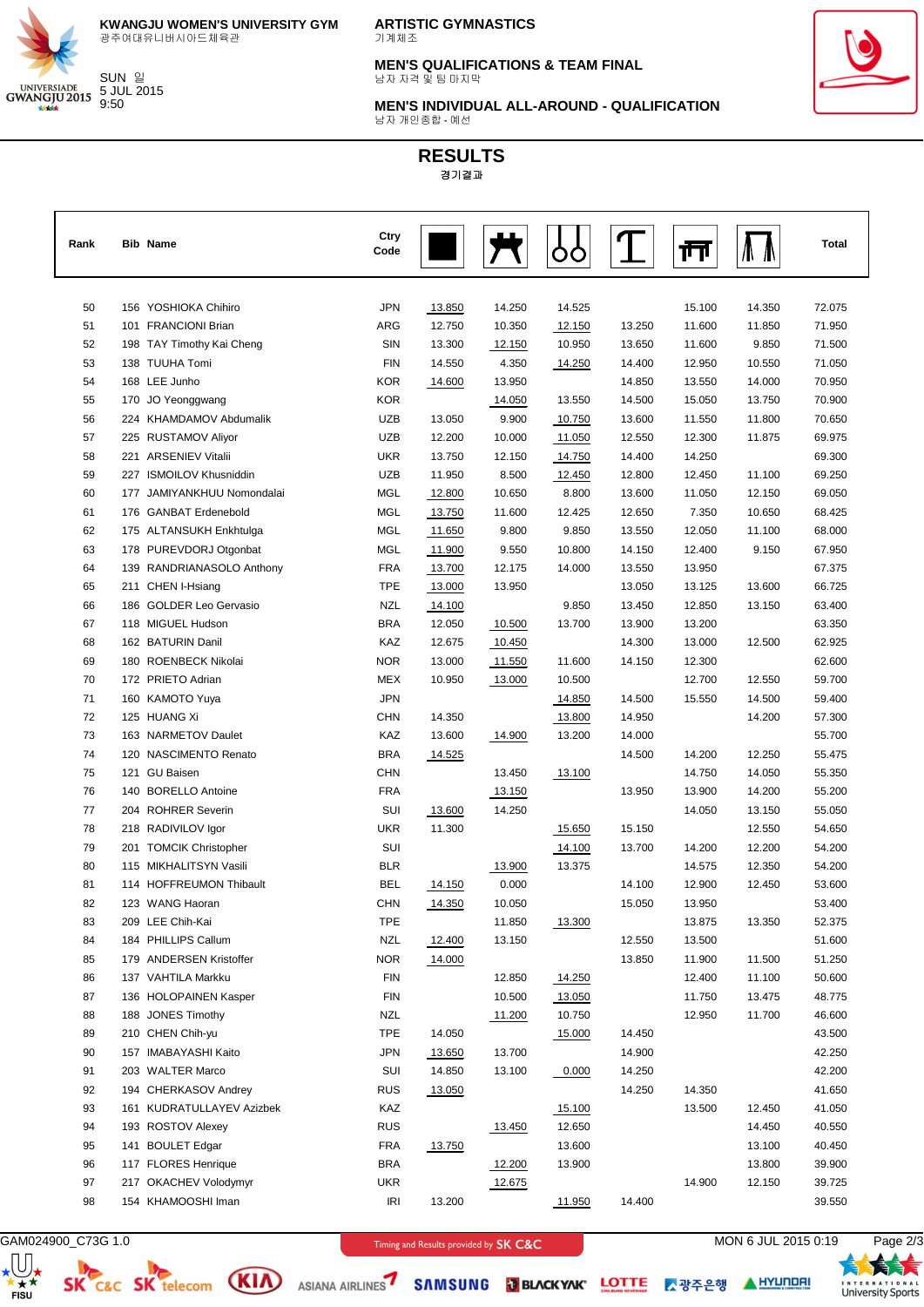

 $\mathbf{r}$ 

**KWANGJU WOMEN'S UNIVERSITY GYM** 광주여대유니버시아드체육관

**ARTISTIC GYMNASTICS** 기계체조

**MEN'S QUALIFICATIONS & TEAM FINAL** 남자 자격 및 팀 마지막



**MEN'S INDIVIDUAL ALL-AROUND - QUALIFICATION** 남자 개인종합 - 예선

| Rank |     | <b>Bib Name</b>              | Ctry<br>Code |        |        |        |        | Ш      |        | <b>Total</b> |
|------|-----|------------------------------|--------------|--------|--------|--------|--------|--------|--------|--------------|
|      |     |                              |              |        |        |        |        |        |        |              |
| 99   | 108 | <b>WAN Trenten</b>           | <b>AUS</b>   |        |        | 13.150 |        | 11.850 | 12.900 | 37.900       |
| 100  | 104 | <b>BACUETI Christopher</b>   | <b>AUS</b>   | 13.200 | 11.175 |        | 13.300 |        |        | 37.675       |
| 101  | 171 | <b>NORDIN Hamzarudin Bin</b> | <b>MAS</b>   | 11.575 |        | 11.950 | 11.400 |        |        | 34.925       |
| 102  | 183 | <b>TALSNES Vetle</b>         | <b>NOR</b>   |        | 9.050  |        |        | 12.000 | 12.850 | 33.900       |
| 103  | 190 | FRAGOSO Francisco            | <b>POR</b>   |        | 9.550  | 12.050 |        |        | 11.750 | 33.350       |
| 104  | 135 | <b>SAARENKETO Heikki</b>     | <b>FIN</b>   | 14.650 |        |        | 15.000 |        |        | 29.650       |
| 105  | 153 | KHANARINEJAD Hadi            | IRI          | 12.700 |        | 14.350 |        |        |        | 27.050       |
| 106  |     | 197 TAN Chong Leng Will      | SIN          | 11.100 |        |        | 12.750 |        |        | 23.850       |
| 107  | 103 | <b>TOVMASYAN Artur</b>       | <b>ARM</b>   |        |        | 15.750 |        |        |        | 15.750       |
| 108  | 166 | YANG Hakseon                 | <b>KOR</b>   | 0.600  |        | 14.600 |        |        |        | 15.200       |
| 109  | 200 | PAVLICA Jure                 | <b>SLO</b>   |        | 13.850 |        |        |        |        | 13.850       |
| 110  | 111 | <b>GOOSSENS Dennis</b>       | <b>BEL</b>   |        |        | 13.800 |        |        |        | 13.800       |
| 111  | 126 | KOROSTELJEV Andrej           | CRO          | 13.000 |        |        |        |        |        | 13.000       |
| 112  | 130 | <b>BARON Matija</b>          | CRO          |        | 12.950 |        |        |        |        | 12.950       |
| 113  | 128 | <b>VUGRINSKI Kristijan</b>   | CRO          |        | 12.650 |        |        |        |        | 12.650       |
| 114  | 127 | <b>KOVACEVIC Anton</b>       | CRO          |        |        |        |        |        | 12.500 | 12.500       |
| 115  |     | 182 UDBYE Oliver             | <b>NOR</b>   |        |        | 12.050 |        |        |        | 12.050       |
| 116  | 129 | <b>KUSAN Leonardo</b>        | CRO          |        | 11.850 |        |        |        |        | 11.850       |
|      | 189 | <b>BORKOWSKI Lukasz</b>      | POL          |        |        |        |        |        |        |              |
|      |     |                              |              |        |        |        |        |        |        |              |

| Note:<br><b>Underlined</b> |                                                         | totals indicate starting apparatus |              |         |                 |                                       |                   |              |               |                             |                                                  |                |
|----------------------------|---------------------------------------------------------|------------------------------------|--------------|---------|-----------------|---------------------------------------|-------------------|--------------|---------------|-----------------------------|--------------------------------------------------|----------------|
| Legend:<br>۱Q              | Qualified for All-Around Final<br><b>Floor Exercise</b> | - 11                               | Pommel Horse | R<br>Ŷſ | Rings           | Reserve for All-Around Final          | Vault             | त्त          | Parallel Bars | $\mathbf{\mathbf{\Lambda}}$ | Horizontal Bar                                   |                |
|                            | GAM024900_C73G 1.0                                      |                                    |              |         |                 | Timing and Results provided by SK C&C |                   |              |               | MON 6 JUL 2015 0:19         |                                                  | Page 3/3<br>大夫 |
| <b>FISU</b>                | <b>SK</b>                                               | <b>SK</b> telecom                  | <b>(KIA)</b> |         | ASIANA AIRLINES | <b>SAMSUNG</b>                        | <b>BLACK YAK®</b> | <b>LOTTE</b> | ▶광주은행         | HYUNDAI                     | <b>INTERNATIONAL</b><br><b>University Sports</b> |                |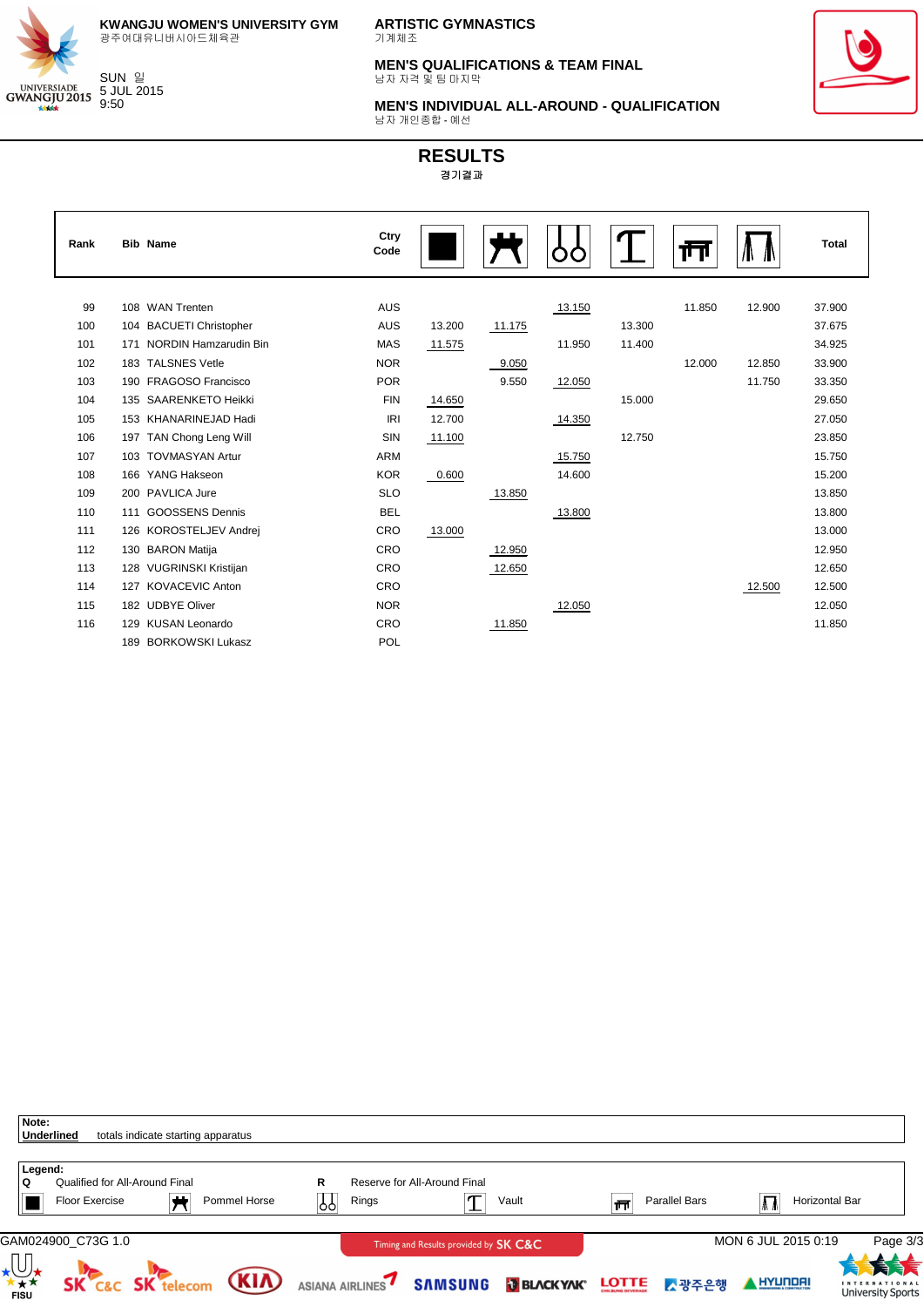

TUE 화 7 JUL 2015 11:00

**ARTISTIC GYMNASTICS** 기계체조

**MEN'S FLOOR EXERCISE** 남자 마루

**FINAL** 결승





|      |            |                            | Ctry       | D            | Е            |      |        |
|------|------------|----------------------------|------------|--------------|--------------|------|--------|
| Rank | <b>Bib</b> | <b>Name</b>                | Code       | <b>Score</b> | <b>Score</b> | Pen. | Total  |
|      |            |                            |            |              |              |      |        |
| 1    | 158        | HAYASAKA Naoto             | <b>JPN</b> | 7.000        | 8.666        |      | 15.666 |
| 2    | 220        | <b>VERNIAIEV Oleg</b>      | <b>UKR</b> | 6.700        | 8.333        | 0.1  | 14.933 |
| 3    | 159        | NONOMURA Shogo             | <b>JPN</b> | 6.100        | 8.800        |      | 14.900 |
| 3    | 203        | <b>WALTER Marco</b>        | <b>SUI</b> | 5.800        | 9.100        |      | 14.900 |
| 5    | 149        | <b>HAMBUECHEN Fabian</b>   | <b>GER</b> | 6.400        | 8.433        |      | 14.833 |
| 6    | 202        | <b>ROSSI Kevin Patrick</b> | SUI        | 5.900        | 8.733        |      | 14.633 |
| 7    | 222        | <b>MODI Akash</b>          | <b>USA</b> | 6.400        | 8.066        |      | 14.466 |
| 8    | 135        | <b>SAARENKETO Heikki</b>   | <b>FIN</b> | 6.100        | 8.200        |      | 14.300 |

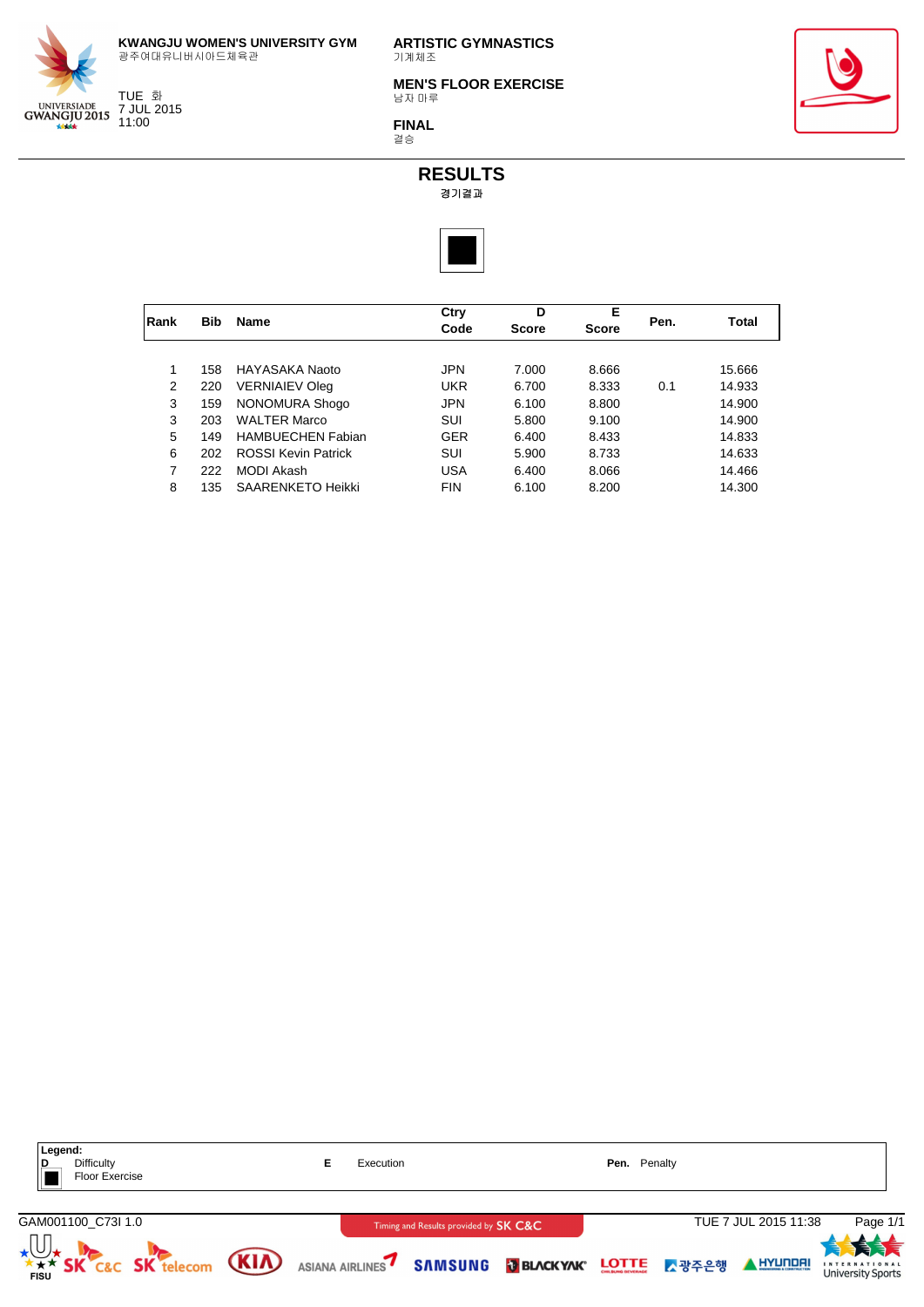

**ARTISTIC GYMNASTICS** 기계체조

**MEN'S POMMEL HORSE** 남자 안마

**FINAL** 결승



**RESULTS** 경기결과



|      |            |                        | Ctry       | D            | Е            |      |        |
|------|------------|------------------------|------------|--------------|--------------|------|--------|
| Rank | <b>Bib</b> | <b>Name</b>            | Code       | <b>Score</b> | <b>Score</b> | Pen. | Total  |
|      |            |                        |            |              |              |      |        |
|      | 223        | <b>BAILEY Donothan</b> | USA        | 6.400        | 8.366        |      | 14.766 |
| 2    | 158        | HAYASAKA Naoto         | <b>JPN</b> | 6.000        | 8.741        |      | 14.741 |
| 3    | 222        | MODI Akash             | USA        | 6.100        | 8.533        |      | 14.633 |
| 4    | 163        | <b>NARMETOV Daulet</b> | KAZ        | 6.300        | 8.266        |      | 14.566 |
| 5    | 191        | SIMOES Gustavo         | <b>POR</b> | 6.200        | 8.133        |      | 14.333 |
| 6    | 220        | <b>VERNIAIEV Oleg</b>  | UKR        | 6.500        | 7.233        |      | 13.733 |
| 7    | 204        | <b>ROHRER Severin</b>  | SUI        | 6.100        | 7.133        |      | 13.233 |
| 8    | 159        | NONOMURA Shogo         | <b>JPN</b> | 6.500        | 6.200        |      | 12.700 |





TUE 화 7 JUL 2015 11:30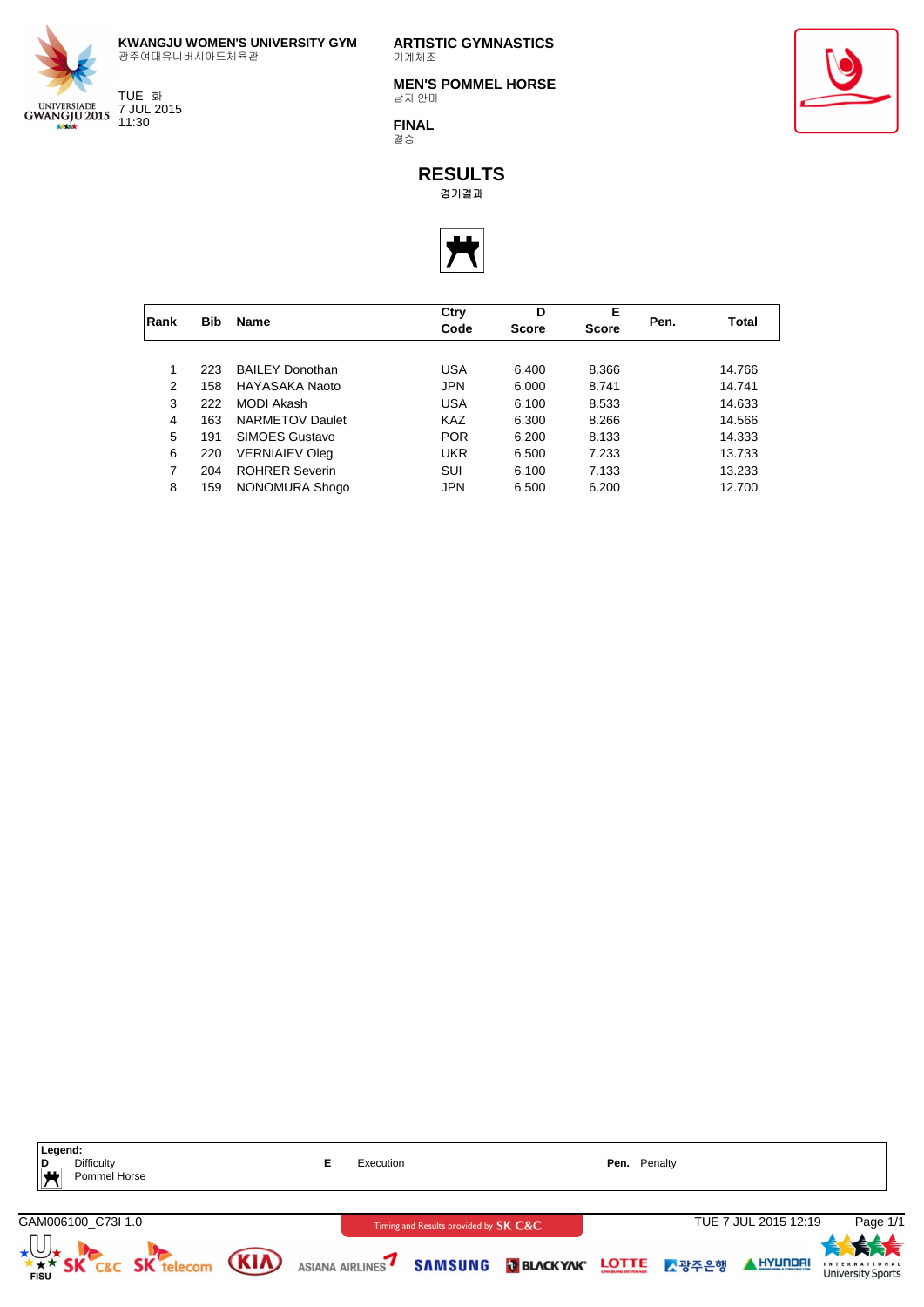

TUE 화 7 JUL 2015 12:45

**ARTISTIC GYMNASTICS** 기계체조

**MEN'S RINGS** 남자 링

**FINAL** 결승



**RESULTS**

경기결과



|      |            |                        | Ctry       | D            | E            |      |        |
|------|------------|------------------------|------------|--------------|--------------|------|--------|
| Rank | <b>Bib</b> | <b>Name</b>            | Code       | <b>Score</b> | <b>Score</b> | Pen. | Total  |
|      |            |                        |            |              |              |      |        |
|      | 103        | <b>TOVMASYAN Artur</b> | ARM        | 6.600        | 8.900        |      | 15.500 |
| 2    | 218        | RADIVILOV Igor         | UKR        | 6.700        | 8.566        |      | 15.266 |
| 3    | 220        | <b>VERNIAIEV Oleg</b>  | UKR        | 6.500        | 8.666        |      | 15.166 |
| 4    | 216        | <b>COLAK Ibrahim</b>   | TUR        | 6.500        | 8.633        |      | 15.133 |
| 5    | 210        | CHEN Chih-yu           | <b>TPE</b> | 6.700        | 8.400        |      | 15.100 |
| 6    | 159        | NONOMURA Shogo         | <b>JPN</b> | 6.400        | 8.566        |      | 14.966 |
| 7    | 160        | <b>KAMOTO Yuya</b>     | <b>JPN</b> | 6.600        | 8.100        |      | 14.700 |
| 8    | 161        | KUDRATULLAYEV Azizbek  | <b>KAZ</b> | 6.400        | 5.650        |      | 12.050 |

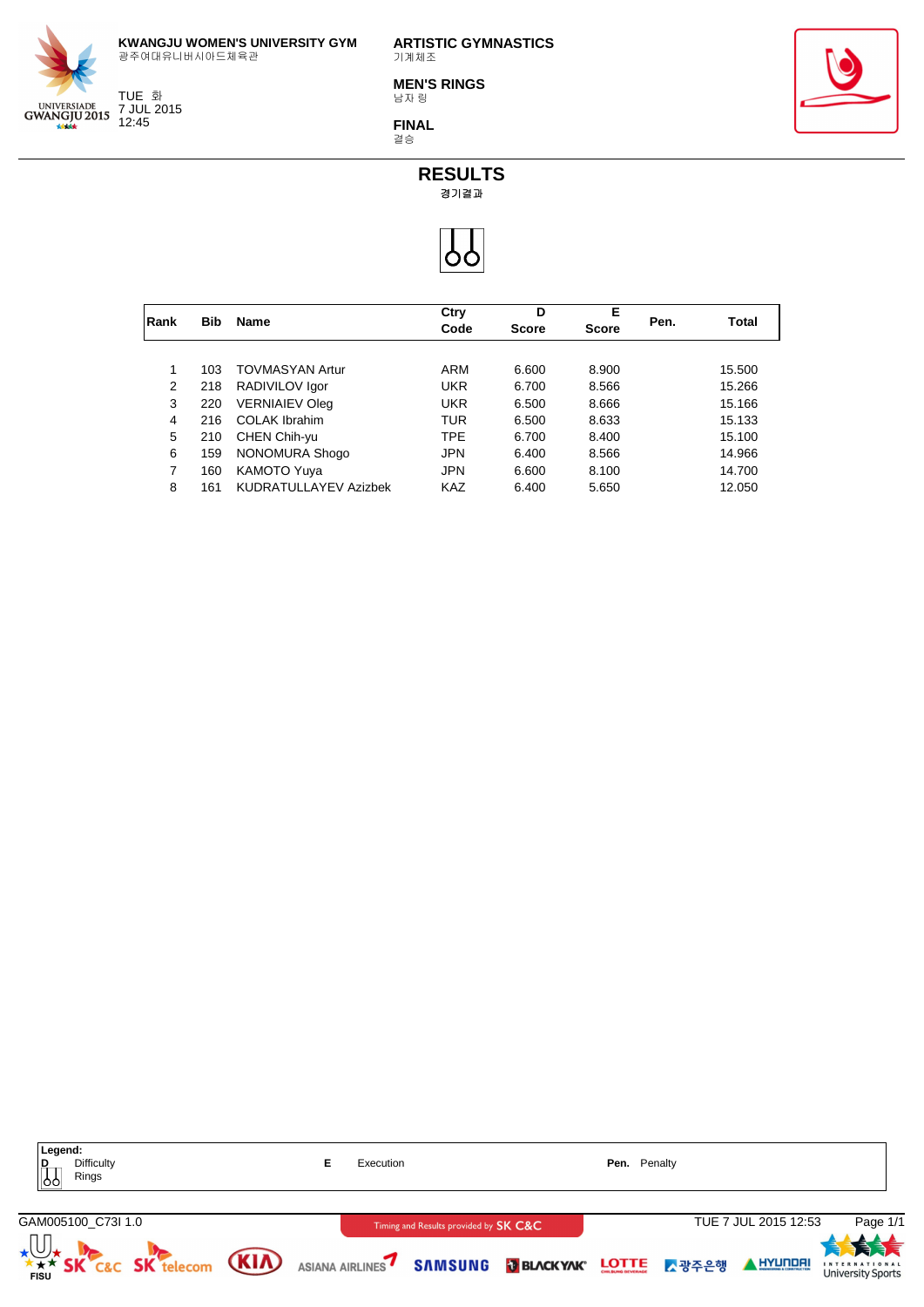

TUE 화 7 JUL 2015 16:00

**ARTISTIC GYMNASTICS** 기계체조

**MEN'S VAULT** 남자 도마

**FINAL** 결승





| Rank | <b>Bib</b> | Name                     | Ctry<br>Code | Vault               | D<br><b>Score</b> | Е<br><b>Score</b> | Pen. | Vault<br>Score   | Total  |
|------|------------|--------------------------|--------------|---------------------|-------------------|-------------------|------|------------------|--------|
|      |            |                          |              |                     |                   |                   |      |                  |        |
| 1    | 122        | CEN Yu                   | <b>CHN</b>   | 1<br>$\overline{2}$ | 6.000<br>6.000    | 9.333<br>9.433    |      | 15.333<br>15.433 | 15.383 |
| 2    | 218        | RADIVILOV Igor           | <b>UKR</b>   | $\overline{2}$      | 6.000<br>6.000    | 9.133<br>9.166    |      | 15.133<br>15.166 | 15.149 |
| 3    | 220        | <b>VERNIAIEV Oleg</b>    | <b>UKR</b>   | $\overline{2}$      | 6.000<br>6.000    | 9.066<br>9.100    |      | 15.066<br>15.100 | 15.083 |
| 4    | 125        | <b>HUANG Xi</b>          | <b>CHN</b>   | 1<br>$\overline{2}$ | 6.000<br>5.600    | 9.266<br>9.200    |      | 15.266<br>14.800 | 15.033 |
| 5    | 138        | <b>TUUHA Tomi</b>        | <b>FIN</b>   | $\overline{2}$      | 5.600<br>5.600    | 9.166<br>9.391    | 0.1  | 14.666<br>14.991 | 14.828 |
| 6    | 135        | <b>SAARENKETO Heikki</b> | <b>FIN</b>   | $\overline{2}$      | 5.600<br>5.200    | 9.375<br>9.233    |      | 14.975<br>14.433 | 14.704 |
| 7    | 215        | <b>ARICAN Ferhat</b>     | <b>TUR</b>   | $\overline{2}$      | 5.600<br>5.200    | 9.200<br>8.966    |      | 14.800<br>14.166 | 14.483 |
| 8    | 192        | <b>KUDASHOV Mikhail</b>  | <b>RUS</b>   | $\overline{2}$      | 5.600<br>5.600    | 7.800<br>8.900    |      | 13.400<br>14.500 | 13.950 |

| Legend:<br>$\frac{D}{T}$<br>Difficulty<br>Vault                                                      | Execution |                                       | Pen. Penalty |                      |                                                        |
|------------------------------------------------------------------------------------------------------|-----------|---------------------------------------|--------------|----------------------|--------------------------------------------------------|
| GAM002100_C73J 1.0                                                                                   |           | Timing and Results provided by SK C&C |              | TUE 7 JUL 2015 16:59 | Page 1/1                                               |
| <b>XXX SK C&amp;C SK telecom (KIA)</b> ASIANA AIRLINES <b>7 SAMSUNG IN BLACKYAK</b> LOTTE LA RESPECT |           |                                       |              | AHYUNDAI             | 大夫<br><b>INTERNATIONAL</b><br><b>University Sports</b> |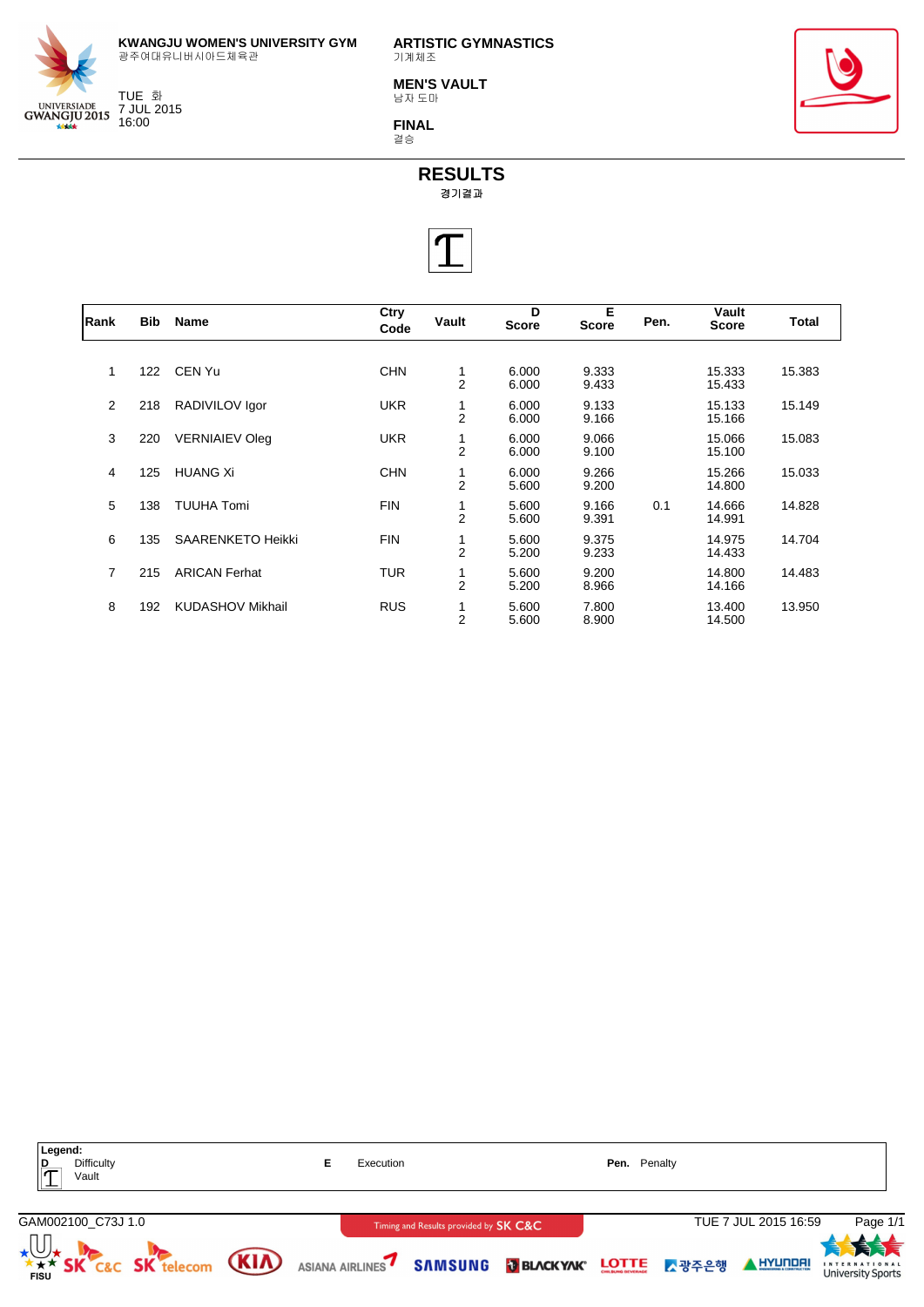

TUE 화 7 JUL 2015 17:05

**ARTISTIC GYMNASTICS** 기계체조

**MEN'S PARALLEL BARS** 남자 평행봉

**FINAL** 결승





| Rank | <b>Bib</b> | <b>Name</b>              | Ctry<br>Code | D<br><b>Score</b> | Е<br><b>Score</b> | Pen. | Total  |
|------|------------|--------------------------|--------------|-------------------|-------------------|------|--------|
|      |            |                          |              |                   |                   |      |        |
| 1    | 220        | <b>VERNIAIEV Oleg</b>    | <b>UKR</b>   | 6.900             | 9.100             |      | 16.000 |
| 2    | 160        | <b>KAMOTO Yuya</b>       | <b>JPN</b>   | 6.900             | 9.000             |      | 15.900 |
| 3    | 156        | YOSHIOKA Chihiro         | <b>JPN</b>   | 6.400             | 9.200             |      | 15.600 |
| 4    | 215        | <b>ARICAN Ferhat</b>     | TUR          | 6.800             | 8.541             |      | 15.341 |
| 5    | 222        | MODI Akash               | USA          | 6.400             | 8.800             |      | 15.200 |
| 6    | 122        | CFN Yu                   | <b>CHN</b>   | 6.700             | 8.266             |      | 14.966 |
| 7    | 170        | JO Yeonggwang            | <b>KOR</b>   | 6.300             | 8.566             |      | 14.866 |
| 8    | 217        | <b>OKACHEV Volodymyr</b> | <b>UKR</b>   | 6.200             | 8.366             |      | 14.566 |